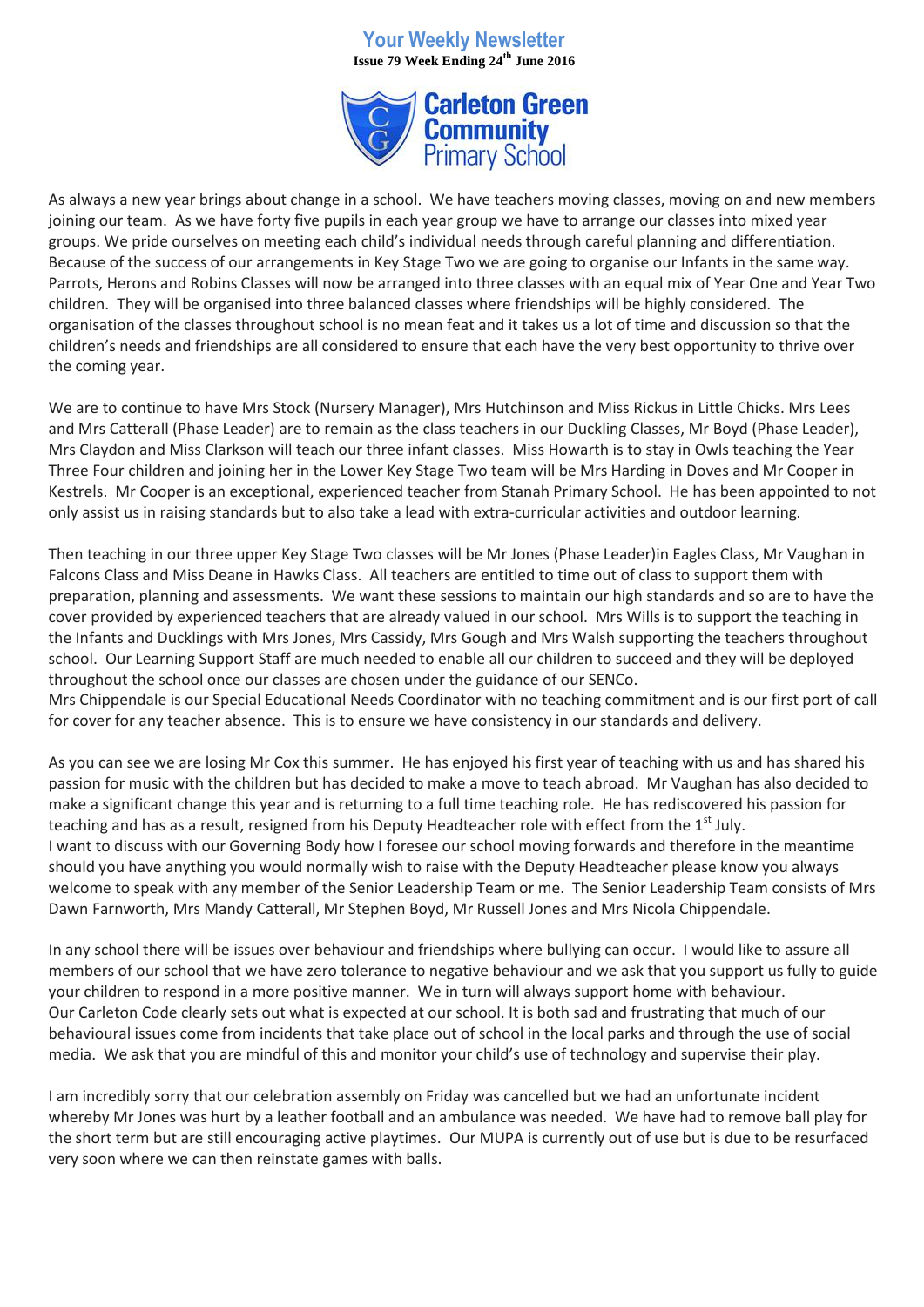We hope you enjoyed our more active Sports' Day and that the children found it to be a fun experience. Thank you for the brilliant turn out to support us!

#### **The Sports Page @ Carleton Green**

What an excellent two weeks of healthy living and sport we have had!!

 Last week we had a fun-filled week of the year 5/6 inter-house football and the year 3/4 rounders competitions. The children really enjoyed earning points for their houses. Due to the weather of last week there are still some year groups to compete in their other interhouse activities.



The children really enjoyed having the opportunity to bring in different sports equipment from home. If there is something you would like to bring in next time we do this please write a *suggestion* and bring it to MISS HOWARTH.



Sports day was a huge success this year. The aim was to keep the children active and to have as much fun as possible, whilst being competitive and earning points for their houses. The children were smiling and expressing how much they enjoyed their active sports day through-out the afternoon. I really hope you enjoyed Sports Day as much as the children and staff did. I would really like to hear what you thought about it.

I would like to take this opportunity to THANK everyone that was involved in helping me organise and plan this successful day (staff and parents). A HUGE thank you to our sports captains, head and deputy boys and girls. They did not stop all afternoon. They were organised, nurturing and very energetic! We also had 12 girls from Hodgson who did a fantastic job and leading the Multiskills stations, who were fantastic at demonstrating, scoring and keeping the children active.

Got to Dance auditions have begun! Mrs Lees and I have seen some excellent talent this week and we cannot wait to see more auditions. Please remember to be on time for your audition. Auditions are taking place in yellow Ducklings classroom. We are very much looking forward to the final on **Wednesday 6th July**.

This week we have seen the girls and boys swim in the swimming Gala's. The team spirit and energy from both teams was fantastic. Mrs McArdle and I are very proud of you all! A HUGE well done to Connal Roe who won  $1<sup>st</sup>$  place in the final of the front crawl and to Ben Atkin who came  $3^{rd}$  in the final of the front crawl and butterfly. The boys came 4<sup>th</sup> out of 8 schools which is brilliant. A HUGE well done to Katie Weller who came 1<sup>st</sup> in the final of the back stroke and to Amy Weller who came 2nd in the final of the breast stroke. The girls came 2<sup>nd</sup> out of 8 schools. WELL DONE GIRLS!!

Our school hall is looking fantastic displaying all the amazing ways you all keep *active and healthy*. In addition to this, I would love some photographs of you *eating and drinking healthy choices* (this could be snacks, picnics etc). All photographs are to be no bigger than 6 x 4 inch and to be sent to MISS HOWARTH**.** If you would prefer to email them, please send them to; [r.howarth@carletongreen.lancs.sch.uk](mailto:r.howarth@carletongreen.lancs.sch.uk)

Kind Regards,

Miss Howarth PE Co-Ordinator